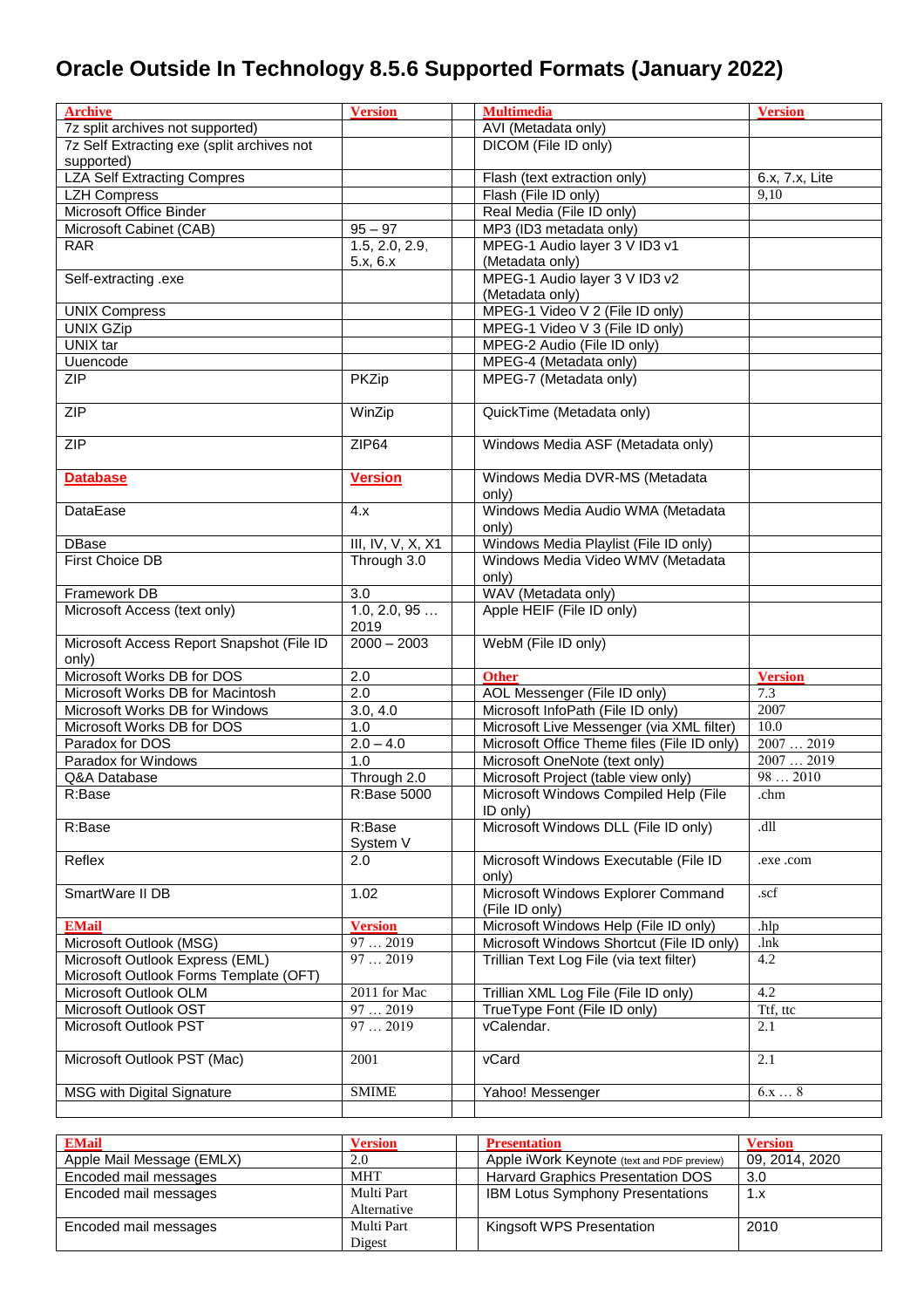| Encoded mail messages                                                                                                       | Multi Part<br>Mixed              | LibreOffice Impress                                           | 4.x, 5.x, 6.x             |
|-----------------------------------------------------------------------------------------------------------------------------|----------------------------------|---------------------------------------------------------------|---------------------------|
| Encoded mail messages                                                                                                       | <b>Multi Part News</b><br>Group  | Lotus Freelance                                               | 1.0-Millennium 9.8        |
| Encoded mail messages                                                                                                       | Multi Part<br>Signed             | Lotus Freelance for OS/3                                      | 2                         |
| Encoded mail messages                                                                                                       | <b>TNEF</b>                      | Lotus Freelance for Windows                                   | 95, 97, SmartSuite<br>9.8 |
| <b>EML with Digital Signature</b>                                                                                           | <b>SMIME</b>                     | Microsoft PowerPoint for Macintosh                            | $4.0 - 2016, 2019$        |
| IBM Lotus Notes Domino XML Language<br><b>DXL</b>                                                                           | 8.5                              | Microsoft PowerPoint for Windows                              | $3.0 - 2016, 2019$        |
| <b>IBM Lotus Notes NSF (File ID)</b>                                                                                        | 7.x, 8.x                         | Microsoft PowerPoint for Windows<br>Slideshow                 | $2007 - 2019$             |
| IBM Lotus Notes NSF (Win32, Win64, Linux x86-32<br>and Oracle Solaris8.x 32-bit only with Notes Client or<br>Domino Server) | 8.x                              | Microsoft PowerPoint for Windows<br>Template                  | $2007 - 2019$             |
| <b>MBox Mailbox</b>                                                                                                         | <b>RFC 822</b>                   | <b>Novell Presentations</b>                                   | 3.0, 7.0                  |
| <b>Raster</b>                                                                                                               | <b>Version</b>                   | OpenOffice Impress                                            | 1.1, 3.0, 4.x             |
| Adobe Photoshop                                                                                                             | 4.0                              | Oracle Open Office Impress                                    | 3.x                       |
| Adobe Photoshop PSD (File ID only)                                                                                          |                                  | <b>StarOffice Impress</b>                                     | $5.2 - 9.0$               |
| Adobe Photoshop                                                                                                             | $CS1 - 6$ , CC                   | Strict Open XML - Presentation (file ID                       | 2013, 2019                |
|                                                                                                                             | 2014 - 2018                      | only)                                                         |                           |
| CALS Raster (GP4)                                                                                                           | Type 1                           | <b>WordPerfect Presentations</b>                              | $5.1 - X7$                |
| CALS Raster (GP4)                                                                                                           | Type $\overline{11}$             | <b>Advanced Function Presentation (AFP)</b><br>(File ID only) |                           |
| <b>Computer Graphics Metafile</b>                                                                                           | <b>ANSI</b>                      | <b>Spreadsheet</b>                                            | <b>Version</b>            |
| <b>Computer Graphics Metafile</b>                                                                                           | <b>CALS</b>                      | Apple iWork Numbers (text and PDF<br>preview)                 | 09                        |
| <b>Computer Graphics Metafile</b>                                                                                           | <b>NIST</b>                      | Apple iWork Numbers (File ID only)                            | 2014, 2020                |
| <b>Encapsulated PostScript (EPS)</b>                                                                                        | <b>TIFF Header</b>               | Enable Spreadsheet                                            | $3.0 - 4.5$               |
|                                                                                                                             | only                             |                                                               |                           |
| <b>GEM Image (Bitmap)</b>                                                                                                   |                                  | <b>First Choice SS</b>                                        | Through 3.0               |
| Graphics Interchange Format (GIF)                                                                                           |                                  | <b>Framework SS</b>                                           | 3.0                       |
| IBM Graphics Data Format (GDF)                                                                                              | 1.0                              | IBM Lotus Symphony Spreadsheets                               | 1.x                       |
| IBM Picture Interchange Format                                                                                              | 1.0                              | Kingsoft WPS Spreadsheets                                     | 2010                      |
| JBIG2                                                                                                                       | Graphics<br>embeddings in<br>PDF | LibreOffice Calc                                              | 4.x                       |
| JFIF (JPEG not in TIFF format)                                                                                              |                                  | Lotus 1-2-3                                                   | Through Millennium<br>9.8 |
| <b>JPEG</b>                                                                                                                 |                                  | Lotus 1-2-3 Charts (DOS and<br>Windows)                       | Through 5.0               |
| <b>JPEG 2000</b>                                                                                                            | JP <sub>2</sub>                  | Lotus 1-2-3 for OS/2                                          | 2.0                       |
| Kodak Flash Pix                                                                                                             |                                  | Microsoft Excel Charts                                        | $2.x - 2007$              |
| Kodak Photo CD                                                                                                              | 1.0                              | Microsoft Excel for Macintosh                                 | $\frac{1}{98}$ – 2011     |
| Lotus PIC                                                                                                                   |                                  | Microsoft Excel for Windows                                   | $3.0 - 2019$              |
| Lotus Snapshot                                                                                                              | <b>BMP</b> Only                  | Microsoft Excel for Windows (text<br>Only)                    | 2003 XML                  |
| Macintosh PICT                                                                                                              | <b>BMP</b> Only                  | Microsoft Excel for Windows (.xlsb)                           | $2007 - 2019$<br>(Binary) |
| Macintosh PICT2                                                                                                             |                                  | Microsoft Works SS for DOS                                    | 2.0                       |
| <b>MacPaint</b>                                                                                                             |                                  | Microsoft Works SS for Macintosh                              | 2.0                       |
| Microsoft Windows Bitmap                                                                                                    |                                  | Microsoft Works SS for Windows                                | 3.0, 4.0                  |
| Microsoft Windows Cursor                                                                                                    |                                  | Multiplan                                                     | 4.0                       |
| Microsoft Windows Icon                                                                                                      |                                  | Novell PerfectWorks Spreadsheet                               | $\overline{2.0}$          |
| OS/2 Bitmap                                                                                                                 |                                  | OpenOffice Calc                                               | $1.1 - 3.0$               |
|                                                                                                                             |                                  |                                                               |                           |
| OS/2 Warp Bitmap                                                                                                            |                                  | Oracle Open Office Calc                                       | 3.x                       |
| Paint Shop Pro (Win32 only)                                                                                                 | 5.0, 6.0                         | PFS: Plan                                                     | 1.0                       |
| PC Paintbrush (PCX)                                                                                                         |                                  | QuattroPro for DOS                                            | Through 5.0               |
| PC Paintbrush DCX (multi-page PCX)                                                                                          |                                  | QuattroPro for Windows                                        | Through X7                |
| Portable Bitmap (PBM)                                                                                                       |                                  | SmartWare Spreadsheet                                         |                           |
| Portable Graymap PGM                                                                                                        |                                  | SmartWare II SS                                               | 1.02                      |
| Portable Network Graphics (PNG)                                                                                             |                                  | StarOffice Calc                                               | $5.2 - 9.0$               |
| Portable Pixmap (PPM)                                                                                                       |                                  | Strict Open XML -Spreadsheet (file ID<br>only)                | 2013, 2016, 2019          |
| Portable Arbitrary Map (PAM) (File ID only)                                                                                 |                                  | SuperCalc                                                     | 5.0                       |
| Progressive JPEG                                                                                                            |                                  | Symphony                                                      | Through 2.0               |
| <b>StarOffice Draw</b>                                                                                                      | $6.x - 9.0$                      | VP-Planner                                                    | 1.0                       |
|                                                                                                                             |                                  |                                                               |                           |
| <b>Raster</b>                                                                                                               | <b>Version</b>                   | <b>Word Processing</b>                                        | <b>Version</b>            |
| Sun Raster                                                                                                                  |                                  | Microsoft Word for Windows                                    | $98 - J$                  |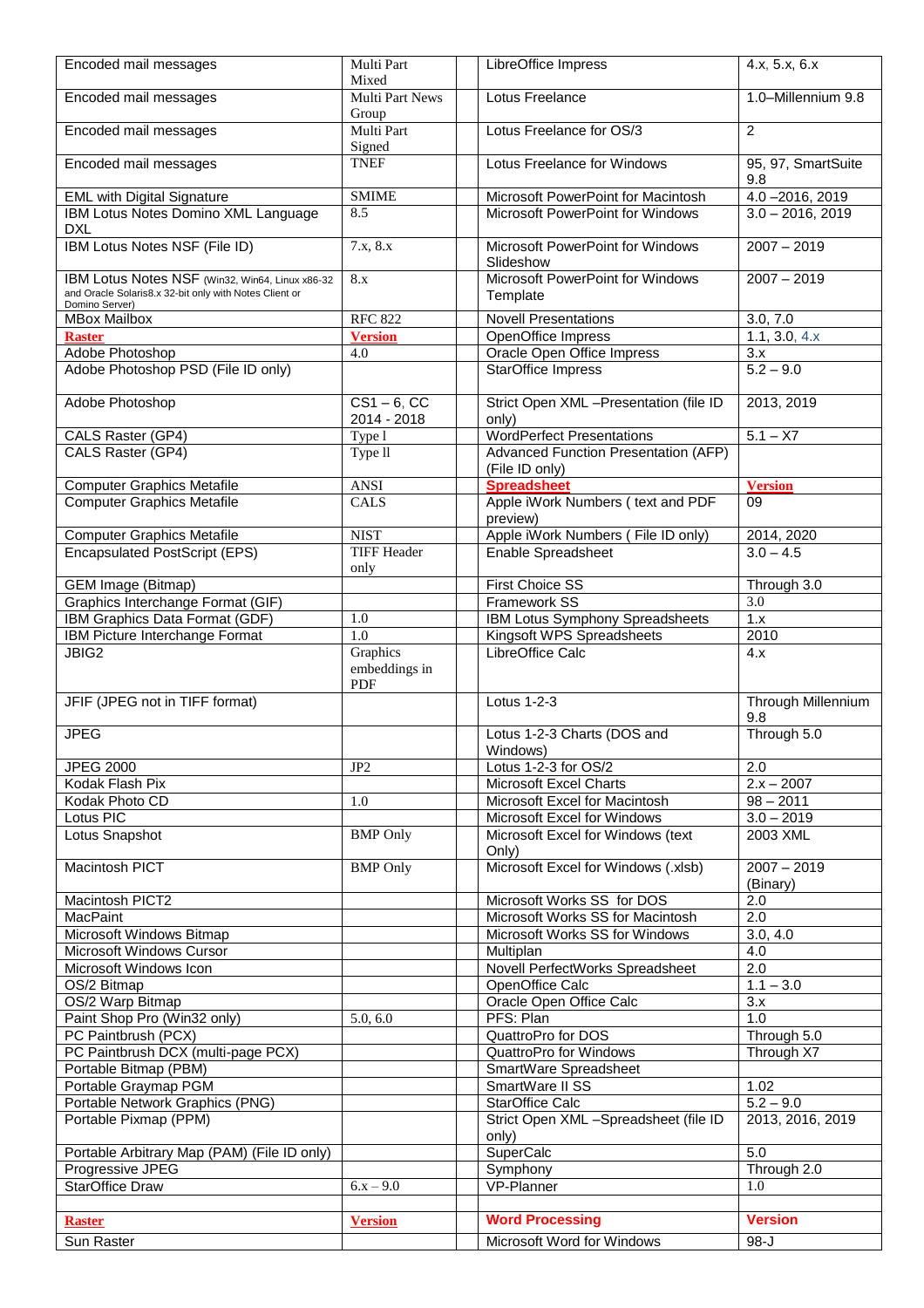| <b>TIFF</b>                              | Group 5 & 6          | Microsoft WordPad                    |                      |
|------------------------------------------|----------------------|--------------------------------------|----------------------|
| <b>TIFF CCITT</b>                        | Group $3 & 4$        | Microsoft Works WP for DOS           | 2.0                  |
| TruVision TGA (Targa)                    | 2.0                  | Microsoft Works WP for Macintosh     | 2.0                  |
| WebP (File ID only)                      |                      | Microsoft Works WP for Windows       | 3.0, 4.0             |
| WBMP wireless graphics format Word       |                      | Microsoft Write for Windows          | $1.0 - 3.0$          |
|                                          |                      |                                      |                      |
| <b>Perfect Graphics</b>                  | 1.0                  | MultiMate                            | Through 4.0          |
| X-Windows Bitmap                         | x10 compatible       | MultiMate Advantage                  | 2.0                  |
| X-Windows Dump                           | x10 compatible       | Navy DIF                             |                      |
| X-Windows Pixmap                         | x10 compatible       | Nota Bene                            | 3.0                  |
| <b>WordPerfect Graphics</b>              | $2.0 - 10.0$         | Novell PerfectWorks Word Processor   | 2.0                  |
| JT Image (File ID only)                  | 8.0, 9.0, 10.0       | <b>OfficeWriter</b>                  | $4.0 - 6.0$          |
| <b>Text &amp; Markup</b>                 | <b>Version</b>       | OpenOffice Writer                    | $1.1 - 3.0$          |
| <b>ANSI Text</b>                         | 7&8bit               | Oracle Open Office Writer            | 3.x                  |
| <b>ASCII Text</b>                        | 7&8bit               | PC File Doc                          | 5.0                  |
| Ami Pro for OS2                          |                      | PFS: Write                           | A,B                  |
| Ami Pro for Windows                      | 2.0, 3.0             | Professional Write for DOS           | 1.0, 2.0             |
|                                          | 09                   | Professional Write Plus for Windows  | 1.0                  |
| Apple iWork Pages (text and PDF preview) |                      |                                      |                      |
| Apple iWork Pages (File ID only)         | 2014, 2020           | Q&A Write                            | 2.0, 3.0             |
| DEC DX                                   | Through 4.0          | Samna Word IV                        | $1.0 - 3.0$          |
| DEC DX Plus                              | 4.0, 4.1             | Samna Word IV+                       |                      |
| Enable Word Processor                    | $3.0 - 4.5$          | Samsung JungUm Global (File ID only) |                      |
| First Choice WP                          | 1.0, 3.0             | Signature                            | 1.0                  |
| Framework WP                             | 3.0                  | SmartWare II WP                      | 1.02                 |
| Hangul                                   | $97 - 2010$          | Sprint                               | 1.0                  |
| <b>IBM DCA/FFT</b>                       |                      | <b>StarOffice Writer</b>             | $5.2 - 9.0$          |
| IBM DisplayWrite                         | $2.0 - 5.0$          | Strict Open XML -Document (file ID   | 2013, 2016, 2019     |
|                                          |                      | only)                                |                      |
|                                          | 1.01                 |                                      | 1.2                  |
| <b>IBM Writing Assistant</b>             |                      | <b>Total Word</b>                    |                      |
| Ichitaro                                 | $5.0, 6.0, 8.0 -$    | Wang IWP                             | Through 2.6          |
|                                          | 13.0, 2004,          |                                      |                      |
|                                          | 2010, 2013           |                                      |                      |
| <b>JustWrite</b>                         | Through 3.0          | <b>WordMarc Composer</b>             |                      |
| Kingsoft WPS Writer                      | 2010                 | WordMarc Composer+                   |                      |
| Legacy                                   | 1.1                  | WordMarc Word Processor              |                      |
| LibreOffice Writer                       | 4.x                  | WordPerfect for DOS                  | 4.2                  |
| Lotus Manuscript                         | Through 2.0          | WordPerfect for Macintosh            | $1.02 - 3.1$         |
| Lotus WordPro (text only)                | $9.7, 96 -$          | <b>WordPerfect for Windows</b>       | $\frac{1}{5.1 - X7}$ |
|                                          | Millennium 9.8       |                                      |                      |
|                                          |                      |                                      |                      |
| MacWrite II                              | 1.1                  | Wordstar 2000 for DOS                | $1.0 - 3.0$          |
| Mass 11                                  | through 8.0          | Wordstar 2000 for DOS                | 2.0, 3.0             |
| Microsoft Publisher (File ID only)       | 2003 - 2016          | Wordstar for DOS                     | $3.0 - 7.0$          |
| Microsoft Word for DOS                   | $4.0 - 6.0$          | <b>Wordstar for Windows</b>          | 1.0                  |
| Microsoft Word for Macintosh             | $4.0 - 6.0, 98 -$    | XyWrite                              | Through III+         |
|                                          | 2011                 |                                      |                      |
| Microsoft Word for Windows               | $1.0 -$              | E-Book                               | <b>Version</b>       |
|                                          | 2016,2019            |                                      |                      |
| Microsoft Word for Windows (text only)   | 2003 XML             | EPUB (File ID only)                  |                      |
| DOS character set                        |                      | MOBI (File ID only)                  |                      |
| <b>EBCDIC</b>                            |                      |                                      |                      |
| HTML (HTML5 advanced elements are        | $1.0 - 5.0$          |                                      |                      |
|                                          |                      |                                      |                      |
| limited to those typically found in HTML |                      |                                      |                      |
| based emails.)                           |                      |                                      |                      |
| <b>IBM DCA/RFT</b>                       |                      |                                      |                      |
| Macintosh character set                  |                      |                                      |                      |
| Rich Text Format (RTF)                   |                      |                                      |                      |
| Unicode Text                             | 3.0, 4.0             |                                      |                      |
| UTF-8                                    |                      |                                      |                      |
| Wireless Markup Language                 |                      |                                      |                      |
| XML (text only)                          |                      |                                      |                      |
| XHTML (file ID only)                     | 1.0                  |                                      |                      |
| XML Localization Interchange File Format |                      |                                      |                      |
| (File ID only)                           |                      |                                      |                      |
| XML Forms Data Format (File ID only)     |                      |                                      |                      |
|                                          |                      |                                      |                      |
| <b>Vector Image</b>                      | <b>Version</b>       |                                      |                      |
| Adobe FrameMaker (MIF only)              | $3.0 - 6.0$          |                                      |                      |
| <b>Adobe Illustrator Postscript</b>      | Level 2              |                                      |                      |
| Adobe Illustrator                        | $4.0 - 7.0$          |                                      |                      |
| Adobe Illustrator (PDF Preview only)     | $9.0, CS1 - 6$       |                                      |                      |
| Adobe Illustrator XMP                    | $\overline{CS1} - 6$ |                                      |                      |
| Adobe InDesign XMP                       | $CS1-6$              |                                      |                      |
| Adobe InDesign Interchange XMP only      |                      |                                      |                      |
|                                          |                      |                                      |                      |